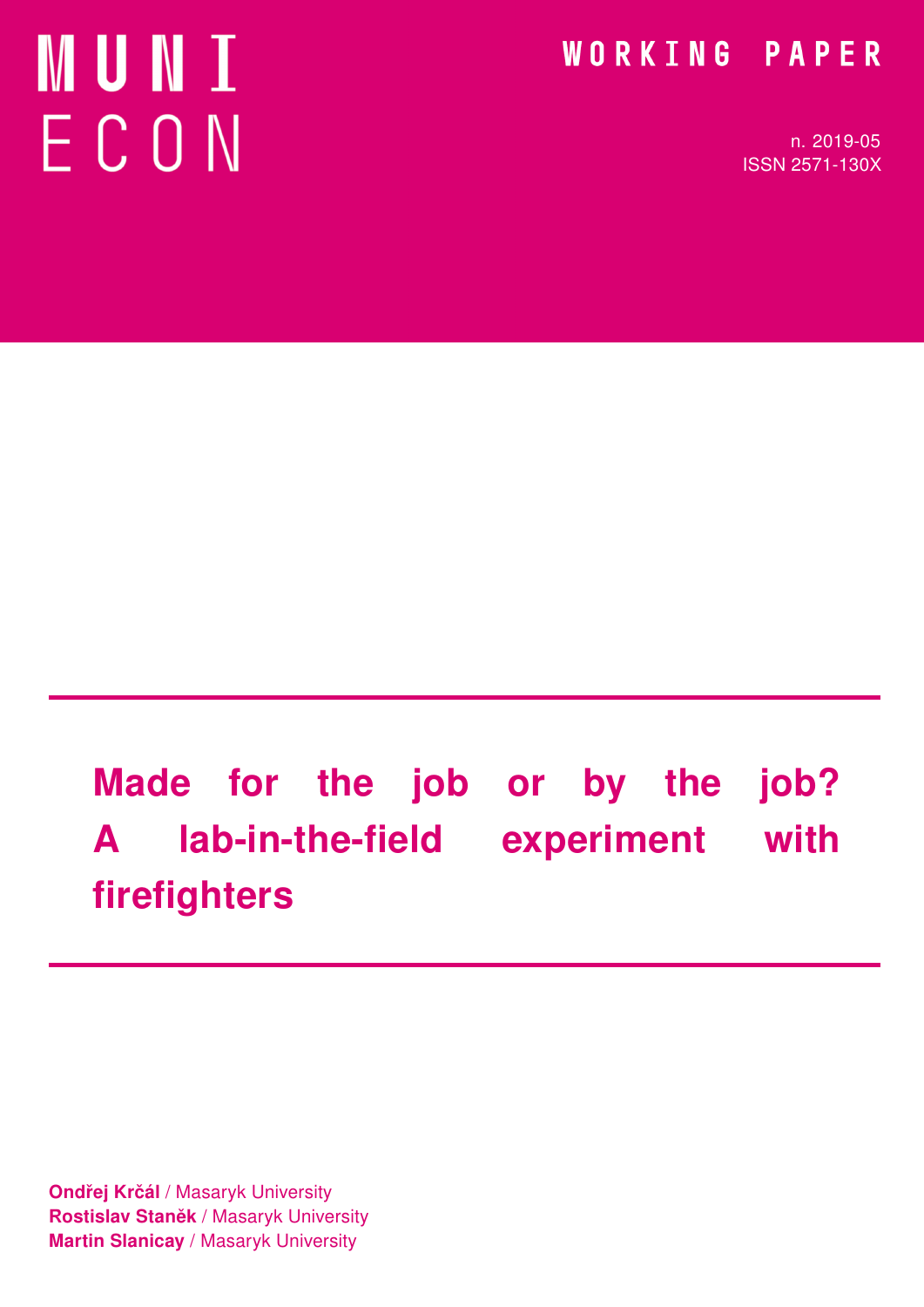## Made for the job or by the job? A lab-in-the-field experiment with firefighters

### Abstract

A large body of evidence supports a negative association between risk aversion of workers and the level of risk they face in their occupations. This relationship could be explained by the self-selection of workers into jobs according to their risk preferences or by the effect on risk attitudes of occupations in which people face or witness dangerous situations. We use incentivized experiments to measure risk preferences among three different groups: experienced firefighters, novice firefighters, and students. We find that experienced firefighters are less riskaverse than novice firefighters, and these in turn are less risk-averse than students. The effects remain significant even after controlling for other relevant differences between these groups. Our findings suggest that the observed relationship between risk aversion and high-risk occupations is not only a result of self-selection but also of people's preferences being shaped by their work lives.

Masaryk University Faculty of Economics and Administration

Authors: Ondřej Krčál / Masaryk University Rostislav Staněk / Masaryk University Martin Slanicay / Masaryk University

Contact: ondrej.krcal@econ.muni.cz, rostanek@mail.muni.cz, slanicay@mail.muni.cz Creation date: 2019-04-13 Revision date:

Keywords: risk preferences, high-risk occupations, self-selection, lab-in-the-field experiment JEL classification:

**Citation** Krčál, O., Staněk, R., Slanicay, M. 2019. Made for the job or by the job? A lab-in-the-field experiment with firefighters. MUNI ECON Working Paper n. 2019-05. Brno: Masaryk University.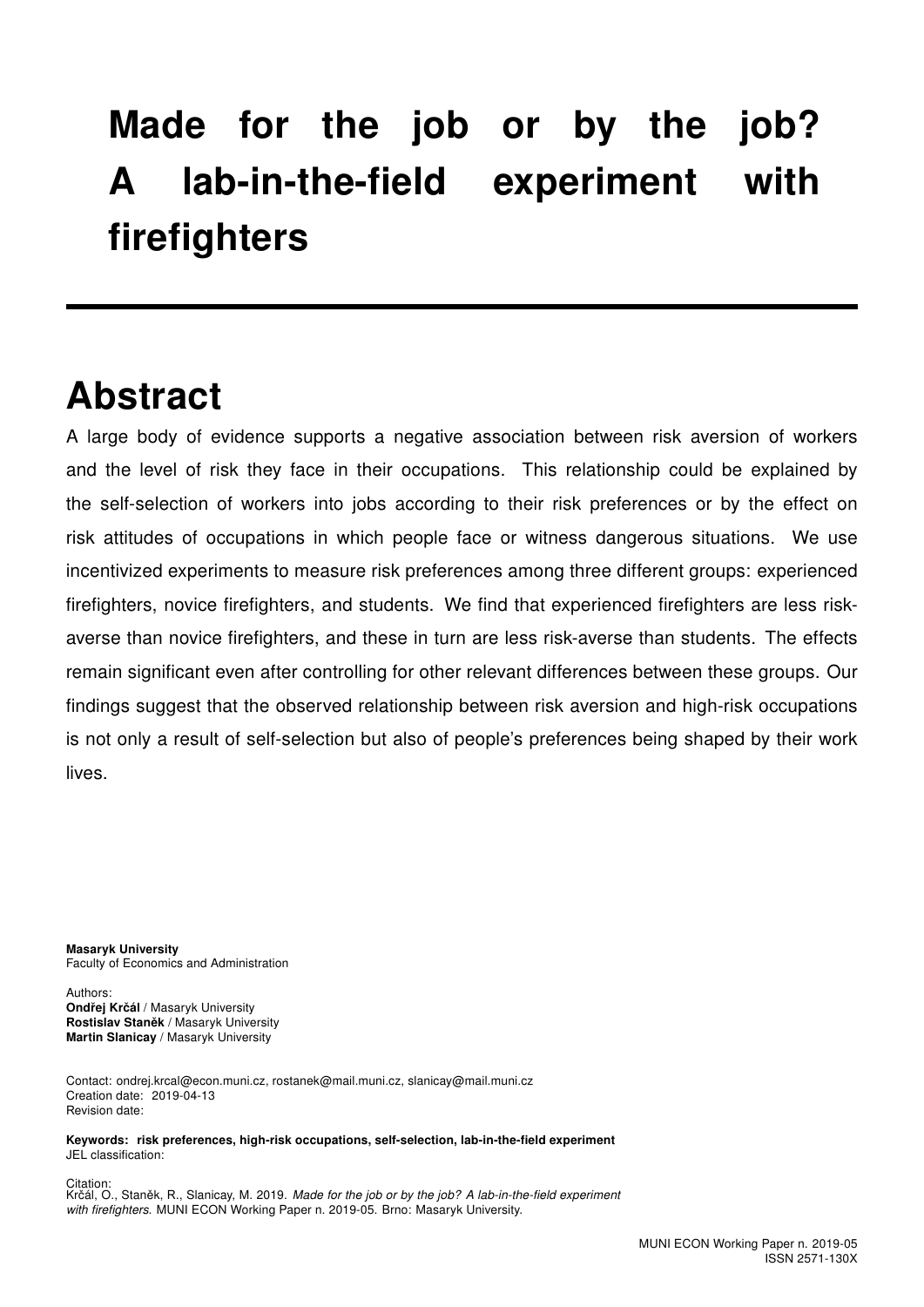#### Made for the job or by the job? A lab-in-the-field experiment with firefighters

Ondřej Krčál<sup>a,∗</sup>, Rostislav Staněk<sup>a</sup>, Martin Slanicay<sup>a</sup>

 $a$ Faculty of Economics and Administration, Masaryk University, Lipová 41a, 602 00 Brno, Czech Republic

#### Abstract

A large body of evidence supports a negative association between risk aversion of workers and the level of risk they face in their occupations. This relationship could be explained by the self-selection of workers into jobs according to their risk preferences or by the effect on risk attitudes of occupations in which people face or witness dangerous situations. We use incentivized experiments to measure risk preferences among three different groups: experienced firefighters, novice firefighters, and students. We find that experienced firefighters are less risk-averse than novice firefighters, and these in turn are less risk-averse than students. The effects remain significant even after controlling for other relevant differences between these groups. Our findings suggest that the observed relationship between risk aversion and high-risk occupations is not only a result of self-selection but also of people's preferences being shaped by their work lives.

Keywords: risk preferences, high-risk occupations, self-selection, lab-in-the-field experiment

#### 1. Introduction

People base their career choices on their skills and training, and also on their preferences. Risk preferences are important in this respect as different occupations are associated with varying levels of risk. A large body of evidence indicates a negative association between the risk aversion of workers and the level of risk they face in their <sup>5</sup> work lives. Using standard experimental lottery measures of risk aversion on US data, Barsky et al. (1997), Ahn

- (2010) and Brown et al. (2006) find that self-employed people are more risk-seeking than employees. Cramer et al. (2002), Hartog et al. (2002), Masclet et al. (2009), Brown et al. (2011), and Skriabikova et al. (2014) report similar findings for European labor markets. Using investment data for 400,000 individuals in Norway, Hvide and Panos (2014) find that common stock investors are around 50 % more likely to subsequently start up a firm. Bonin et al.
- <sup>10</sup> (2007) use data from representative sample of the German population to show that self-assessment of risk attitudes is correlated with cross-sectional variations in earnings. Di Mauro and Musumeci (2011) find similar results for a sample of 258 Italians aged between 25 and 40. If risk preferences are set and do not change during a worker's life, these findings can be explained by the self-selection of workers into jobs according to their risk attitudes.

Yet a growing literature documents that risk preferences may change if people are exposed to one-off traumatic <sup>15</sup> experiences, such as natural catastrophes or wars (Eckel et al., 2009; Malmendier et al., 2011; Voors et al., 2012;

 $*$ Corresponding author. Tel.:  $+420549496332$ 

Email addresses: krcalo@mail.muni.cz (Ondřej Krčál), rostanek@mail.muni.cz (Rostislav Staněk), slanicay@mail.muni.cz (Martin Slanicay)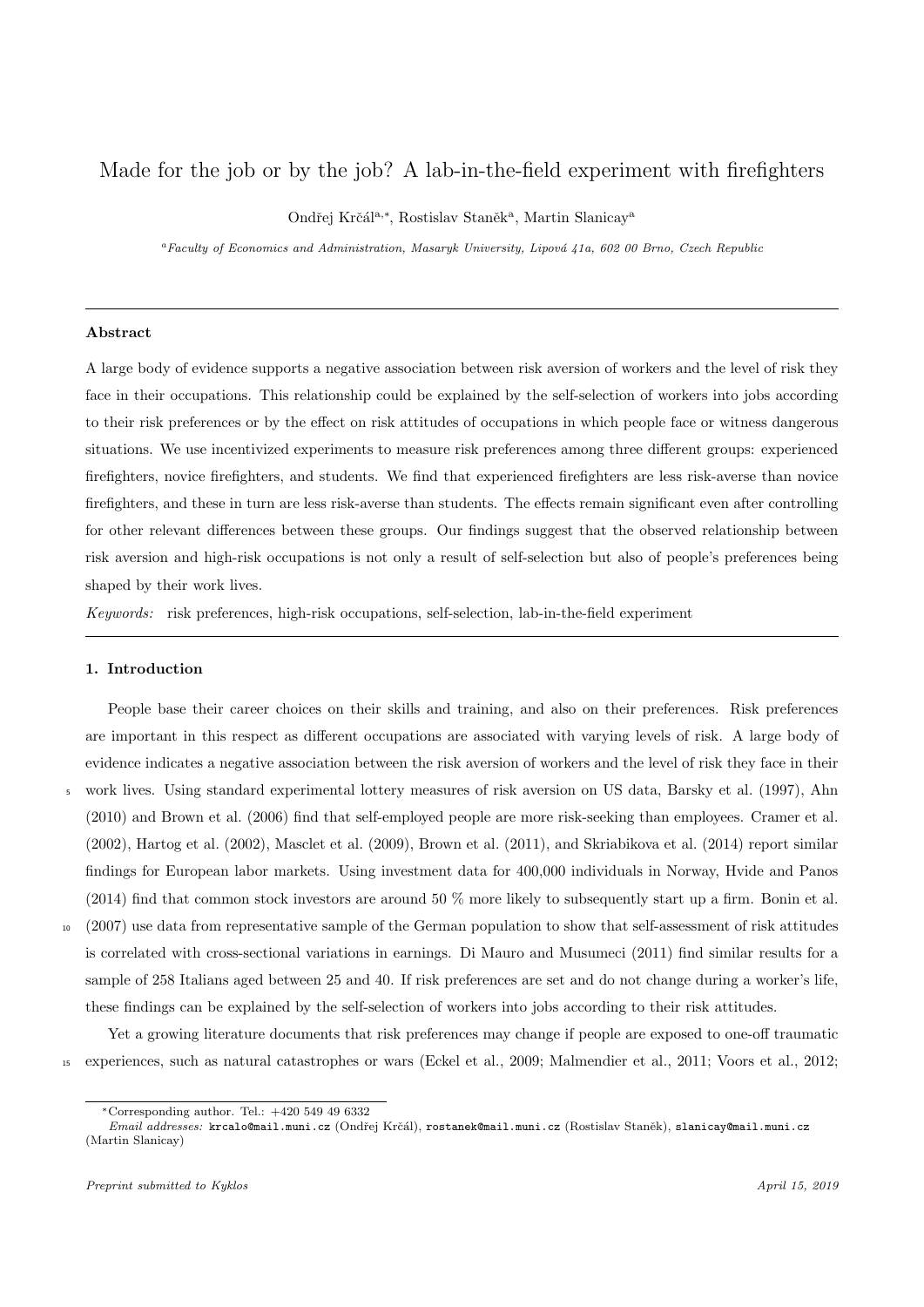Bucciol and Zarri, 2013; Kim and Lee, 2014; Cameron and Shah, 2015; Hanaoka et al., 2016; Cassar et al., 2017; Shupp et al., 2017), if they live under specific conditions for a long period of time, for example if they live in disaster areas despite not having been directly affected by any disaster (Bchir and Willinger, 2013; Cassar et al., 2017; Shupp et al., 2017), if they have lower wealth or income (Guiso and Paiella, 2008; Tanaka et al., 2010), or if they have

<sup>20</sup> lived through an era of low stock market returns (Malmendier and Nagel, 2011; Ampudia and Ehrmann, 2017; Malmendier et al., 2011). The direction of the effect is not clear. Some studies indicate that exposure increases risk aversion while other studies find that it reduces risk aversion. In any case, the available evidence raises the possibility that risk preferences could be changed by work involving risk or danger.

- If the exposure to risk on the job affects risk aversion, the explanation of the relationship between risk preferences <sup>25</sup> and riskiness of work would need to be revised, and the revision would depend on the direction of the effect. If exposure to risk at work reduces risk aversion, the role of self-selection in the observed correlation between risk attitudes and on-the-job risks might be lower than previously observed or even nonexistent. If, on the other hand, the exposure to work-related danger increases risk aversion, the role attributed to self-selection might be even larger than what is observed in the data.
- <sup>30</sup> This is relevant for at least two reasons. The first reason is related to the role of self-selection in labor markets. One outcome of self-selection into jobs is increased efficiency (Bonin et al.,  $2007$ ).<sup>1</sup> If people are free to choose the occupation that best fits their preferences and their preferences differ substantially, the result is a more efficient allocation in the labor market; in contrast, if people are more similar at the beginning and their differences are deepened during their time at work, self-selection is less beneficial than might have been concluded from the available
- <sup>35</sup> evidence. The second reason is that it is important to know whether jobs involving danger impact preferences. If exposure to dangerous situations makes soldiers or firefighters too risk-seeking, these workers might make choices that could put other people in danger, especially if they are in charge.<sup>2</sup> In addition to that, changes in preferences might spill over into the private lives of these workers. People in high-risk jobs might require more intensive psychological care to prevent any adverse effects on their lives outside of work.
- <sup>40</sup> In this paper, we use a lab-in-the field experiment with firefighters to assess the role of self-selection and long-term job exposure to risk in risk preferences. Firefighting is a suitable occupation for this analysis because firefighters face a non-negligible chance of being injured during their career. They are also more likely to witness traffic accidents or fire-related injuries and deaths on a regular basis (for more details see Section 2). Moreover, since Czech firefighters have a low turnover rate, they are ideal for measuring the effect of long-term employment on preferences. Apart
- <sup>45</sup> from the high status that Czech firefighters enjoy, the main reason for the low turnover is that they are entitled to special pension conditions if they serve for at least 15 years.

 $1$ There are some conditions for the allocative efficiency of this self-selection, such as that workers have complete information about the risks of a job and are free to choose among different employers.

<sup>&</sup>lt;sup>2</sup>On the other hand, as the very nature of these risky jobs actually requires workers to take risks, it may well be the case that soldiers and firefighters are still too risk-averse from a normative perspective, e.g. because they put their own health and safety well over and above that of others. It may also counterbalance the opposite effect of ageing, i.e. older people getting more risk-averse.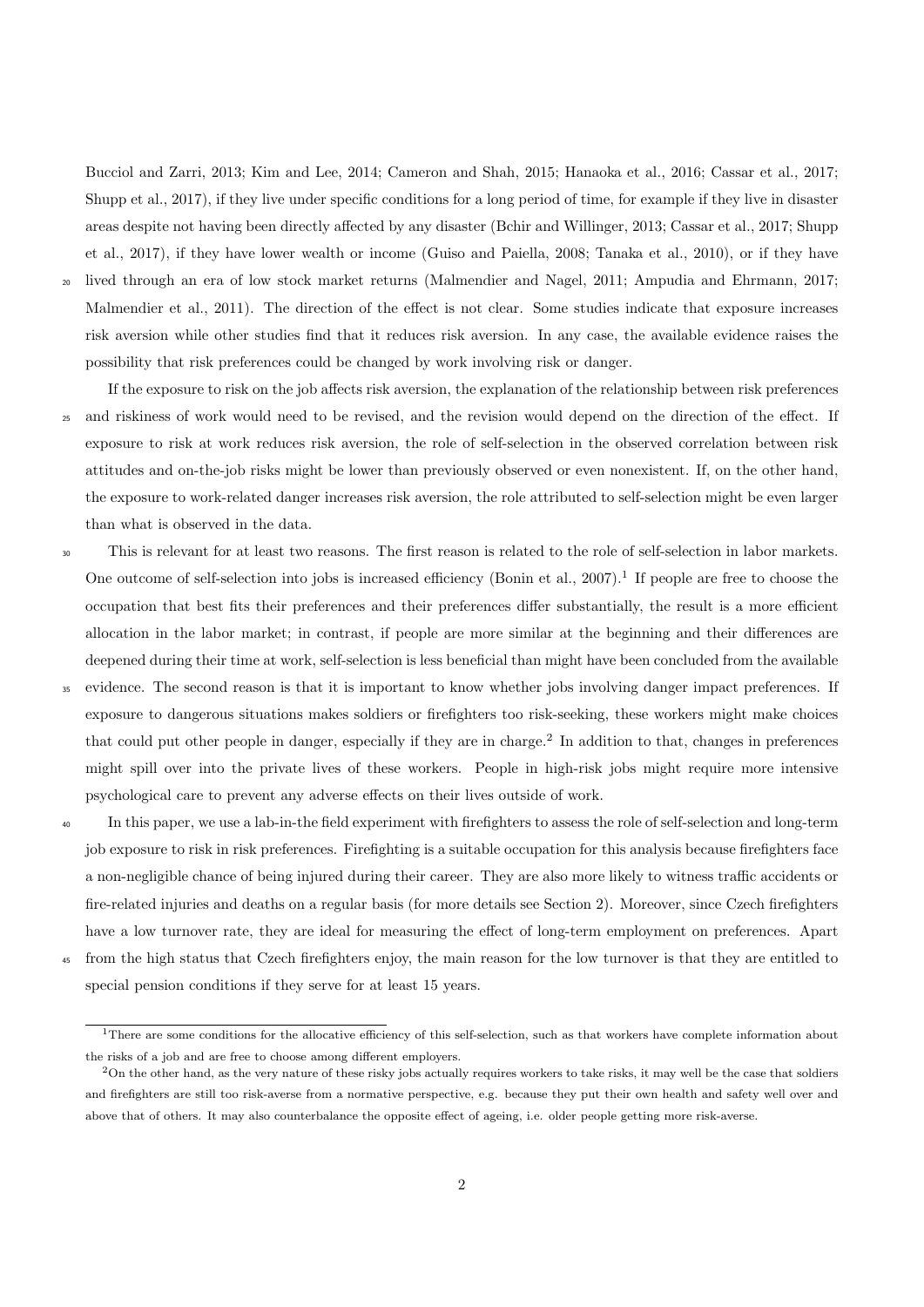To measure risk aversion, we use the bomb risk elicitation task (BRET) by Crosetto and Filippin (2013). We selected this task for its intuitiveness, which makes it especially suitable for field experiments. To test the effects of long-term job exposure, we compare the risk aversion of experienced firefighters to that of novice firefighters who <sup>50</sup> are in their initial training at the corps. The role of self-selection was estimated by comparing novice firefighters and students. To ensure that our results are sound, we control for several factors that are known to be correlated with risk aversion. We find evidence of the job-exposure effect: experienced firefighters are less risk-averse than firefighters in their initial training. We also find that novice firefighters are less risk-averse than their student peers.

The rest of this paper proceeds as follows. Section 2 provides information about firefighters in the Czech <sup>55</sup> Republic. Section 3 describes the experimental design and procedure in detail. Section 4 presents our data and results. Section 5 provides a discussion of our findings.

#### 2. Firefighters in the Czech Republic

In 2017, there were around 9,500 firefighters in the Czech Republic, 6,500 of whom were regularly sent on

interventions. During these interventions, firefighters face non-negligible chances of being injured. There were 236 <sup>60</sup> serious injuries and one fatal injury in 2017, which means that more than 2% of all firefighters were injured in that year. Firefighters in service are also exposed to a high frequency of critical events. There were 125,974 incidents with firefighter intervention in 2017, of which about 13% were fires, about 18% were traffic accidents, about 6% were hazardous materials leakages and about 56% were technical accidents; the rest were false alarms. Firefighters thus potentially witness serious injuries or deaths of other people at one third of interventions. In terms of fires,

- $\epsilon$ <sup>65</sup> there were 92 fatal injuries and 1,392 non-fatal injuries in 2017.<sup>3</sup> This means that a firefighter may deal with a seriously injured person several times per month and may witness or be exposed to the death of another person a few times per year. Firefighter are therefore exposed to two types of potentially traumatic experiences: i) They are exposed to dangerous situations which may lead to (their own) serious injury or death, and ii) they witness serious injuries and deaths of other people.
- <sup>70</sup> Despite all this, Czech firefighters have a low turnover rate. In the cohort of intervention firefighters with less than 15 years in service, the yearly fraction of firefighters leaving the corps is 0.8%. This means that, on average, only 11% of a one-year cohort leave during the first 15 years in service. The turnover rate is very low even after 15 years in service, which is when firefighters are entitled to special pension conditions. In the cohort with 15–20 years in service, the exit rate is 1.6%, so the percentage of a one-year cohort of firefighters leaving withing the  $\pi$  first 20 years of service increases to 19%.<sup>4</sup> This makes firefighting a suitable occupation for measuring the effect of
	- long-term employment on preferences.

<sup>3</sup>Statistical Yearbook 2017 of the Fire Rescue Service of the Czech Republic, http://www.hzscr.cz/hasicien/article/ statistical-yearbooks.aspx [accessed on 13/3/2019]

<sup>4</sup>The turnover rates are calculated from data provided by the Fire Rescue Service (FRS) of the Czech Republic.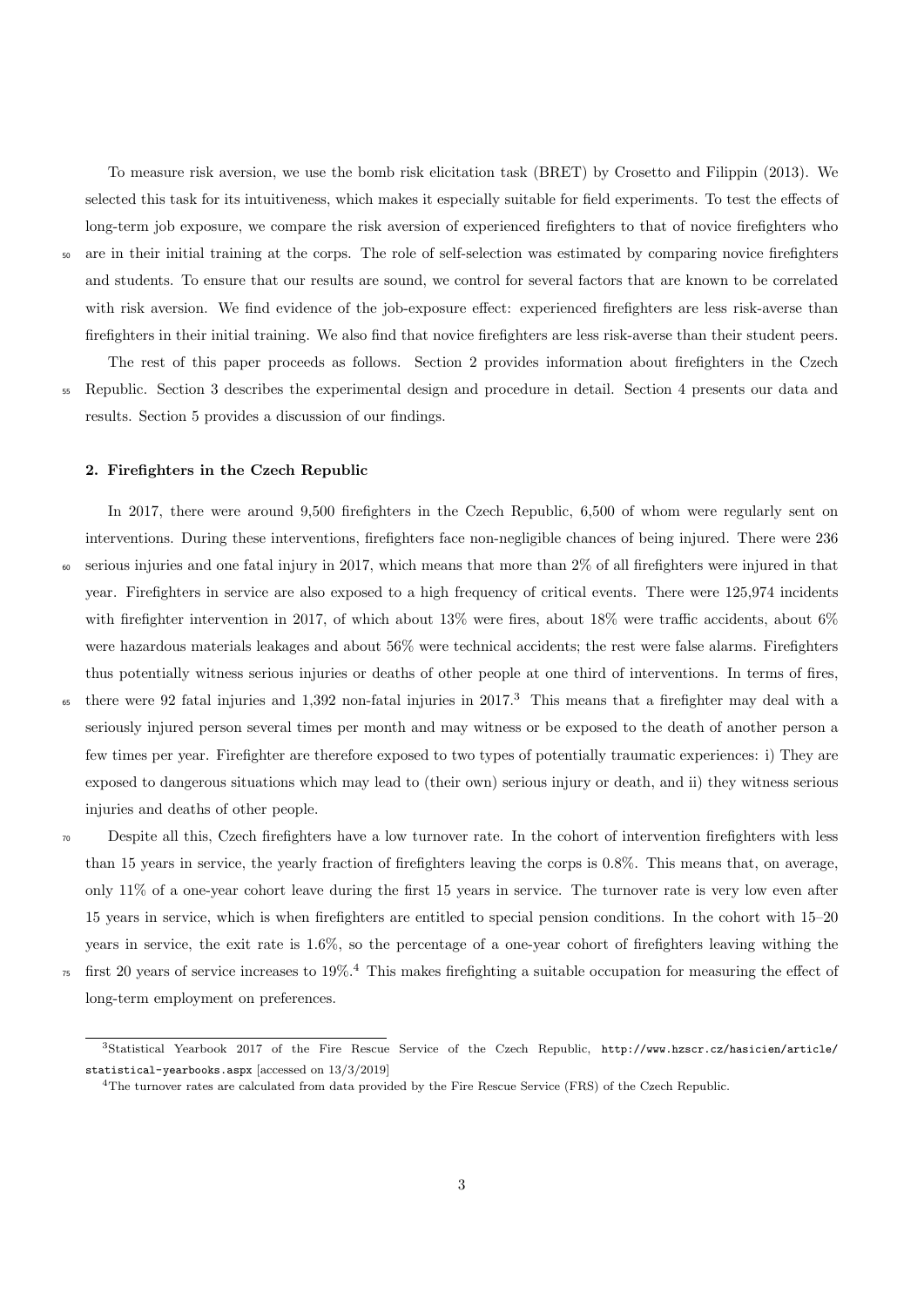#### 3. Experimental design and procedures

The pen-and-paper experiment was conducted twice. The experiment with firefighters took place in January 2017 and February 2019. The data from 91 students were collected in February 2017 and February 2019. The students <sup>80</sup> registration for the experiment was done through hroot (Bock et al., 2012). The firefighters were participants in a training program at a training center in Brno (Czech Republic). Of 179 firefighters, 101 were novices participating in their initial training course. The new firefighters undergo a thorough selection process including a test of physical fitness and a psychological test. If the applicant passes these tests, he is enrolled into the trainee program. It usually takes some time before the new recruit starts the trainee program but most firefighters start the program within <sup>85</sup> the first six months of employment. Before the program is completed the exposure of the firefighter to dangerous situations is limited. The remaining 78 firefighters were more experienced. They had already passed their initial training and had, on average, 9.8 years in the fire rescue service. All firefighters are obliged to participate in regular training sessions, so there is no selection of experienced firefighters into the training program. There was also limited

<sup>90</sup> at the training center on that day, less than 10 percent did not participate in our experiment, and the participation rate was similar among the experienced and novice firefighters.

Both firefighters and students completed the Bomb Risk Elicitation Task (BRET) developed by Crosetto and Filippin (2013). In this task, participants are shown a 10 x 10 grid with 100 cells in total. Each cell represents a box: 99 of these boxes are empty and one contains a bomb. The subjects know that each box has the same <sup>95</sup> probability of containing the bomb, but they have no information regarding where the bomb is placed. The task is to choose how many boxes to open. Boxes from one to the stated number are then opened. If the box containing the bomb is one of the opened boxes, the bomb explodes and the participant earns CZK 0 from the BRET. If the box containing the bomb is not opened, the payoff equals CZK 3 times the number of opened boxes<sup>5</sup>.

selection of firefighters into the experiment. Out of all firefighters (including instructors) involved in the program

#### 4. Results

<sup>100</sup> Our sample consists of 91 students and 179 firefighters. All subjects are males. For both groups, we have data on their ages and their choices in the BRET (bomb). Table 1 shows descriptive statistics of these two variables. The possible values in bomb range from 0 to 100. Risk-neutral preferences correspond the value of 50, higher values correspond to more risk-seeking preferences.

Additionally, we collected data about budget constraints in the student sample. We asked them the following <sup>105</sup> question: How much money a week do you have for fun or hobbies after covering your necessary expenses (accommodation, food, clothes, textbooks, transport, etc.). For firefighters, we collected data about their rank, the number of years they had been firefighters (years in the corps), whether or not they had a university degree (university), and the number of children they had if any (children).

 $5$ The datasets generated during the current study and the experimental instructions are available from the corresponding author on request.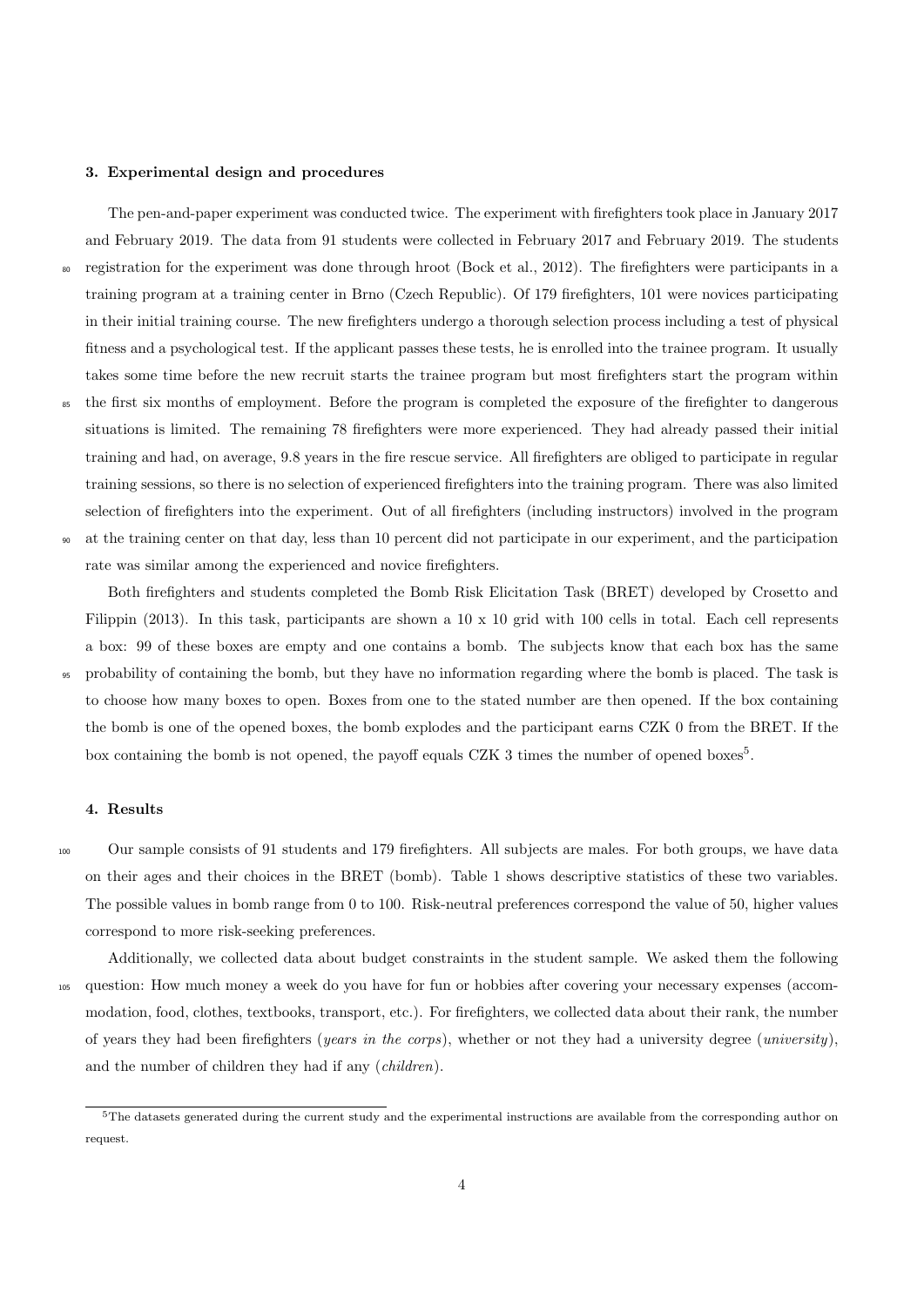| Table 1                                                      |  |  |  |  |  |
|--------------------------------------------------------------|--|--|--|--|--|
| Descriptive statistics for age and choice in the BRET (bomb) |  |  |  |  |  |

|             | Obs. |      | Bomb  |     |     | Age |      |      |     |     |
|-------------|------|------|-------|-----|-----|-----|------|------|-----|-----|
|             |      | mean | s.d.  | min | max |     | mean | s.d. | min | max |
| Students    | 91   | 41.4 | 10.87 | 20  | 75  |     | 22.7 | 2.0  | 19  | 29  |
| Novice      | 101  | 49.9 | 17.01 | 4   | 90  |     | 26.8 | 5    | 20  | 43  |
| Experienced | 78   | 55.6 | 19.2  | 9   | 99  |     | 33.3 | 7.2  | 21  | 59  |
| Total       | 270  | 48.7 | 16.9  | 4   | 99  |     | 27.3 | 6.6  | 19  | 59  |

Table 2 presents regression results for all students and firefighters. The dependent variable is the BRET choice. <sup>110</sup> The higher the value, the more risk-seeking the person. We control for age in all the regressions except regression (1). These controls are crucial as these variables are known to be related to risk attitudes and the sex and age structures are different among students, novices, and experienced firefighters. Consistently with the literature, we find that risk aversion increases with age (Dohmen et al., 2011; Palsson, 1996; Gurdal et al., 2017).

Table 2

The OLS regression on data from all students and firefighters

|                                      | Dependent variable: Bomb |              |             |             |             |  |  |
|--------------------------------------|--------------------------|--------------|-------------|-------------|-------------|--|--|
|                                      | (1)                      | (2)          | (3)         | (4)         | (5)         |  |  |
| Constant                             | 49.871***                | 65.019***    | 50.913      | 61.848***   | 64.563***   |  |  |
|                                      | (1.587)                  | (5.341)      | (49.839)    | (6.499)     | (6.825)     |  |  |
| Experienced                          | 5.936 **                 | $9.592***$   | $9.235***$  | $9.651***$  | $9.303***$  |  |  |
|                                      | (2.405)                  | (2.671)      | (2.695)     | (2.674)     | (2.684)     |  |  |
| Student                              | $-8.509***$              | $-10.869***$ | $-9.994***$ | $-8.239**$  | $-8.368**$  |  |  |
|                                      | (2.306)                  | (2.408)      | (2.559)     | (3.900)     | (3.897)     |  |  |
| Age                                  |                          | $-0.565***$  | 0.221       | $-0.574***$ | $-0.690***$ |  |  |
|                                      |                          | (0.191)      | (4.504)     | (0.191)     | (0.211)     |  |  |
| Age <sup>2</sup>                     |                          |              | $-0.007$    |             |             |  |  |
|                                      |                          |              | (0.131)     |             |             |  |  |
| Age <sup>3</sup>                     |                          |              | $-0.0001$   |             |             |  |  |
|                                      |                          |              | (0.001)     |             |             |  |  |
| Money                                |                          |              |             | 3.419       | 3.556       |  |  |
|                                      |                          |              |             | (3.989)     | (3.986)     |  |  |
| Children                             |                          |              |             |             | 4.988       |  |  |
|                                      |                          |              |             |             | (3.874)     |  |  |
| Observations                         | 270                      | 270          | 270         | 270         | 270         |  |  |
| $R^2$                                | 0.117                    | 0.145        | 0.149       | 0.147       | 0.153       |  |  |
| Adjusted $R^2$                       | 0.110                    | 0.135        | 0.133       | 0.134       | 0.137       |  |  |
| *p<0.1; **p<0.05; ***p<0.01<br>Note: |                          |              |             |             |             |  |  |

The variable *experienced* shows that the firefighters with two or more years in the fire rescue service are more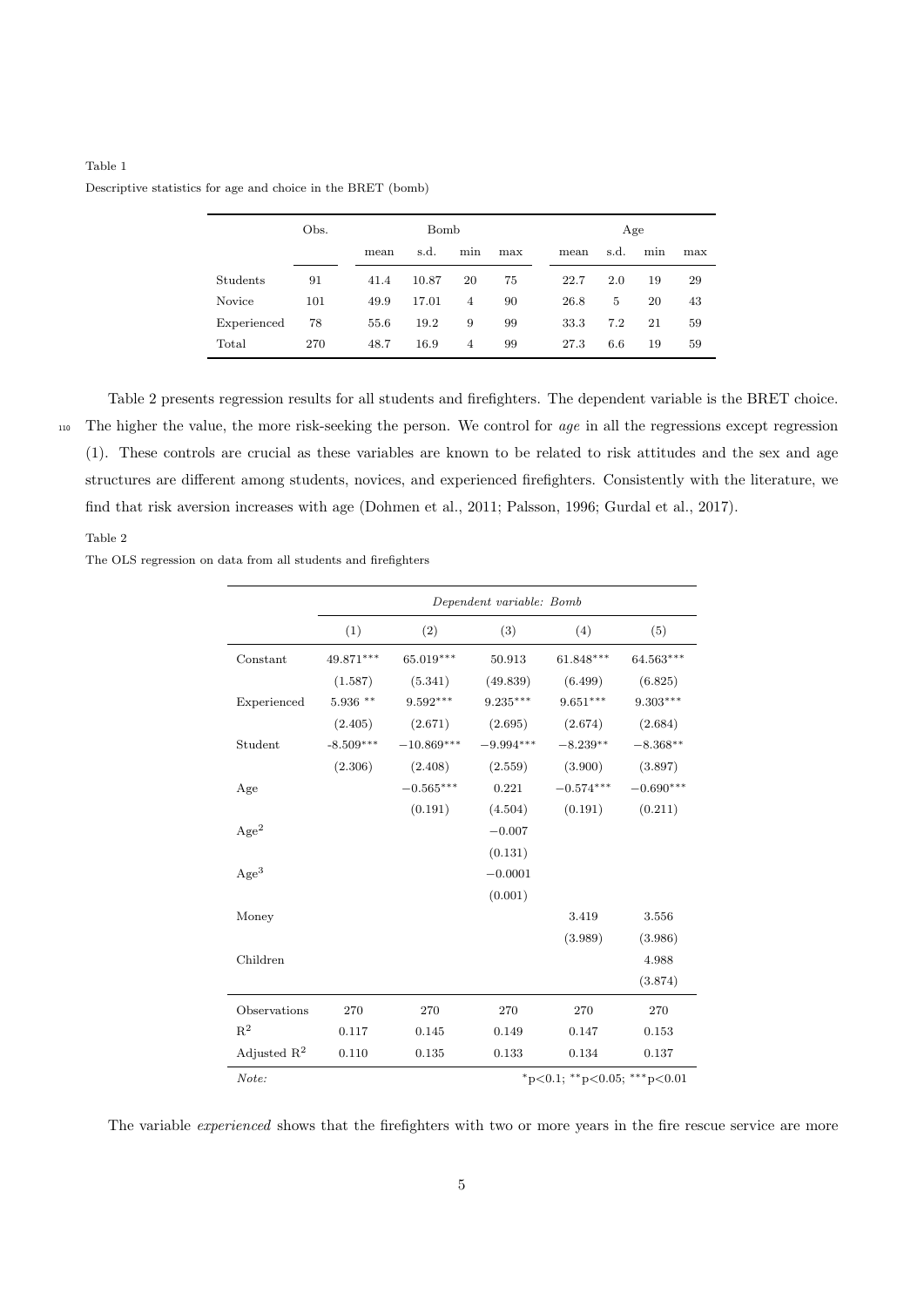- <sup>115</sup> risk-seeking than novices. This result is robust for all specifications. In comparison to regression (2), regression (3) controls for a possible non-linear effect of age on risk preferences. The estimated effect of age is still close to linear and the effect of experience remains positive and highly significant. These results remain the same in regression (4), where the variable money is added. This is a dummy variable, where 1 includes all students with disposable income higher than CZK 1,000 or more per week and all firefighters. We add all firefighters to the least constrained
- <sup>120</sup> group of students, because they earn a standard salary. Even for the novice firefighters with a net basic income of approx. CZK 16,000 (this income does not include bonuses or additional payments for night shifts) and the income after paying for necessities is clearly more than CZK 1,000 per week. In regression (5), we control for number of children because firefighters who have children can feel poorer compared to similar firefighters without children. The results are similar to the results of regression (4).

<sup>125</sup> The variable student measures the difference between students and novice firefighters. The variable is negative and statistically significant in all regressions, so students are more risk-averse than their peers in the fire rescue service.

We provide two additional robustness checks. First, we run the analysis using only data from firefighters. This allows us to add additional control variables that are relevant only for firefighters, such as the university degree, <sup>130</sup> years in the corps and rank. This way, we also control for potential differences in wealth, because the wages of the firefighters are determined by their rank, education, and years in the corps. As shown in Table 3, the effect of experience remains as significant as in the previous regressions. Second, we show that our results are robust to a change in the measure of experience. Instead of a binary variable, the regressions in Table 4 use years in the corps as a proxy for experience.

#### <sup>135</sup> 5. Discussion

There is empirical evidence of a negative relationship between risk aversion of workers and the level of risk they face in their occupations. This paper investigates two channels which might be responsible for this correlation. First, people might self-select into occupations according to their risk preferences. Second, exposure to risk might impact workers' attitudes toward risk. We find evidence for both channels. The novice firefighters are more risk-seeking <sup>140</sup> than university students, and the experienced firefighters exhibit more risk-seeking preferences than the novices. The observed correlation between risk aversion and employment in a high-risk occupation is at least partly due to the impact work experience has on preferences.

Our findings are in line with the literature documenting the effect of background risk on risk preferences. By background risk, we mean continuous exposure to a risky environment with no or little direct harm—in this case—on

<sup>145</sup> the examined firefighters. In this sense, our paper is similar to Bchir and Willinger (2013), who examine individuals exposed to the background risk associated with lahars and find that poor individuals living in exposed areas are significantly more risk-seeking than those living in unexposed areas. This finding is also in line with the results of Malmendier et al. (2011), who find that managers with military experience pursue more risky policies. We believe that military and firefighting experience are comparable in their effects on risk preferences. Our paper is also closely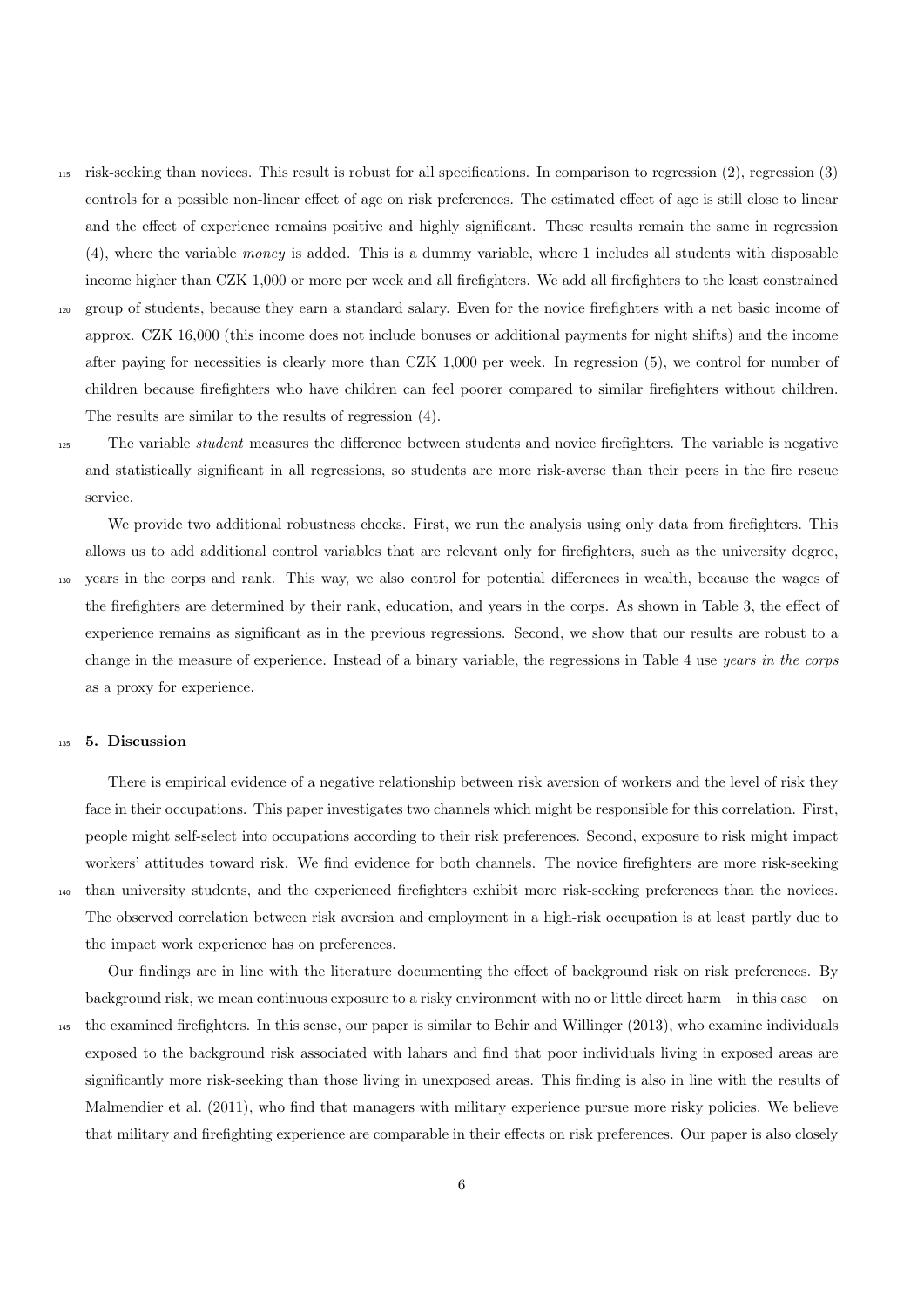#### Table 3

The OLS regression on data from firefighters

|                         | Dependent variable: Bomb |            |                             |           |  |  |
|-------------------------|--------------------------|------------|-----------------------------|-----------|--|--|
|                         | (1)                      | (2)        | (3)                         | (4)       |  |  |
| Constant                | 65.925***                | 62.469     | 69.270***                   | 49.525*** |  |  |
|                         | (6.163)                  | (70.412)   | (7.927)                     | (13.324)  |  |  |
| Experienced             | $9.810***$               | $9.404***$ | $9.363**$                   | 18.716*** |  |  |
|                         | (3.022)                  | (3.079)    | (3.958)                     | (5.096)   |  |  |
| Age                     | $-0.599***$              | $-0.743$   | $-0.730**$                  | $-0.559*$ |  |  |
|                         | (0.220)                  | (6.228)    | (0.302)                     | (0.314)   |  |  |
| Age <sup>2</sup>        |                          | 0.019      |                             |           |  |  |
|                         |                          | (0.176)    |                             |           |  |  |
| Age <sup>3</sup>        |                          | $-0.0003$  |                             |           |  |  |
|                         |                          | (0.002)    |                             |           |  |  |
| University degree       |                          |            | $-0.651$                    | 0.085     |  |  |
|                         |                          |            | (3.360)                     | (4.014)   |  |  |
| Children                |                          |            | 5.175                       | 3.337     |  |  |
|                         |                          |            | (4.437)                     | (4.578)   |  |  |
| Years in the corps      |                          |            | 0.027                       | $-0.179$  |  |  |
|                         |                          |            | (0.407)                     | (0.430)   |  |  |
| Rank fixed effects      | No                       | No         | No                          | Yes       |  |  |
| Observations            | 179                      | 179        | 179                         | 179       |  |  |
| $R^2$                   | 0.066                    | 0.070      | 0.074                       | 0.130     |  |  |
| Adjusted $\mathbb{R}^2$ | 0.055                    | 0.048      | 0.047                       | 0.067     |  |  |
| Note:                   |                          |            | *p<0.1; **p<0.05; ***p<0.01 |           |  |  |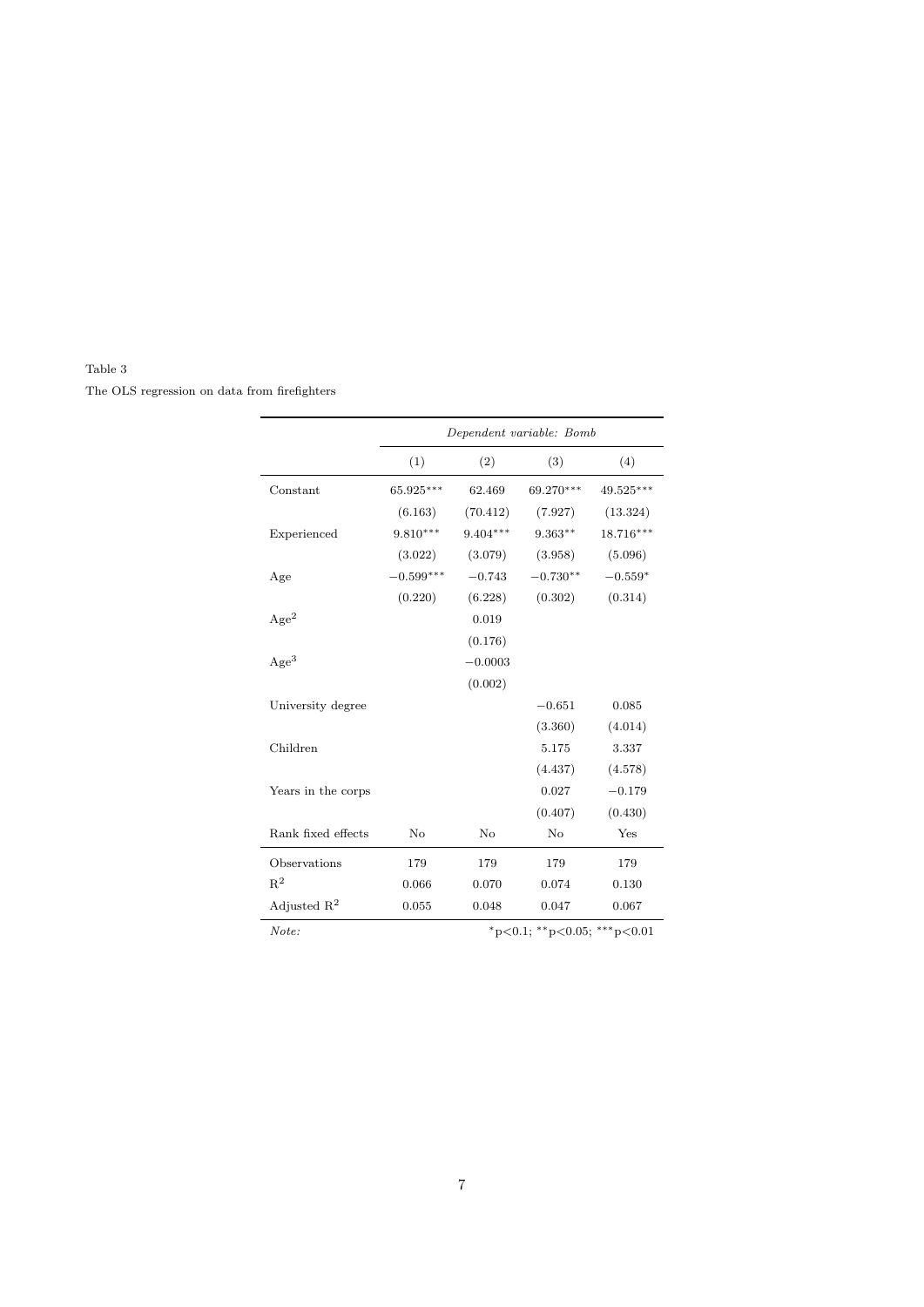#### Table 4

OLS regression on data from firefighters

|                         | Dependent variable: Bomb |           |                             |            |  |  |
|-------------------------|--------------------------|-----------|-----------------------------|------------|--|--|
|                         | (1)                      | (2)       | (3)                         | (4)        |  |  |
| Constant                | 69.733***                | 20.382    | 72.776***                   | 63.882***  |  |  |
|                         | (7.453)                  | (71.084)  | (7.889)                     | (13.205)   |  |  |
| Years in the corps      | $0.681**$                | $0.774**$ | $0.639**$                   | $0.684*$   |  |  |
|                         | (0.316)                  | (0.322)   | (0.319)                     | (0.373)    |  |  |
| Age                     | $-0.692**$               | 2.918     | $-0.819***$                 | $-0.764**$ |  |  |
|                         | (0.281)                  | (6.317)   | (0.304)                     | (0.320)    |  |  |
| Age <sup>2</sup>        |                          | $-0.077$  |                             |            |  |  |
|                         |                          | (0.180)   |                             |            |  |  |
| $\rm{Age^3}$            |                          | 0.0004    |                             |            |  |  |
|                         |                          | (0.002)   |                             |            |  |  |
| University degree       |                          |           | 0.378                       | 1.022      |  |  |
|                         |                          |           | (3.375)                     | (4.153)    |  |  |
| Children                |                          |           | 5.568                       | 4.217      |  |  |
|                         |                          |           | (4.492)                     | (4.740)    |  |  |
| Rank fixed effects      | No                       | No        | No                          | Yes        |  |  |
| Observations            | 179                      | 179       | 179                         | 179        |  |  |
| $R^2$                   | 0.035                    | 0.051     | 0.044                       | 0.059      |  |  |
| Adjusted $\mathbf{R}^2$ | 0.024                    | 0.029     | 0.022                       | $-0.003$   |  |  |
| Note:                   |                          |           | *p<0.1; **p<0.05; ***p<0.01 |            |  |  |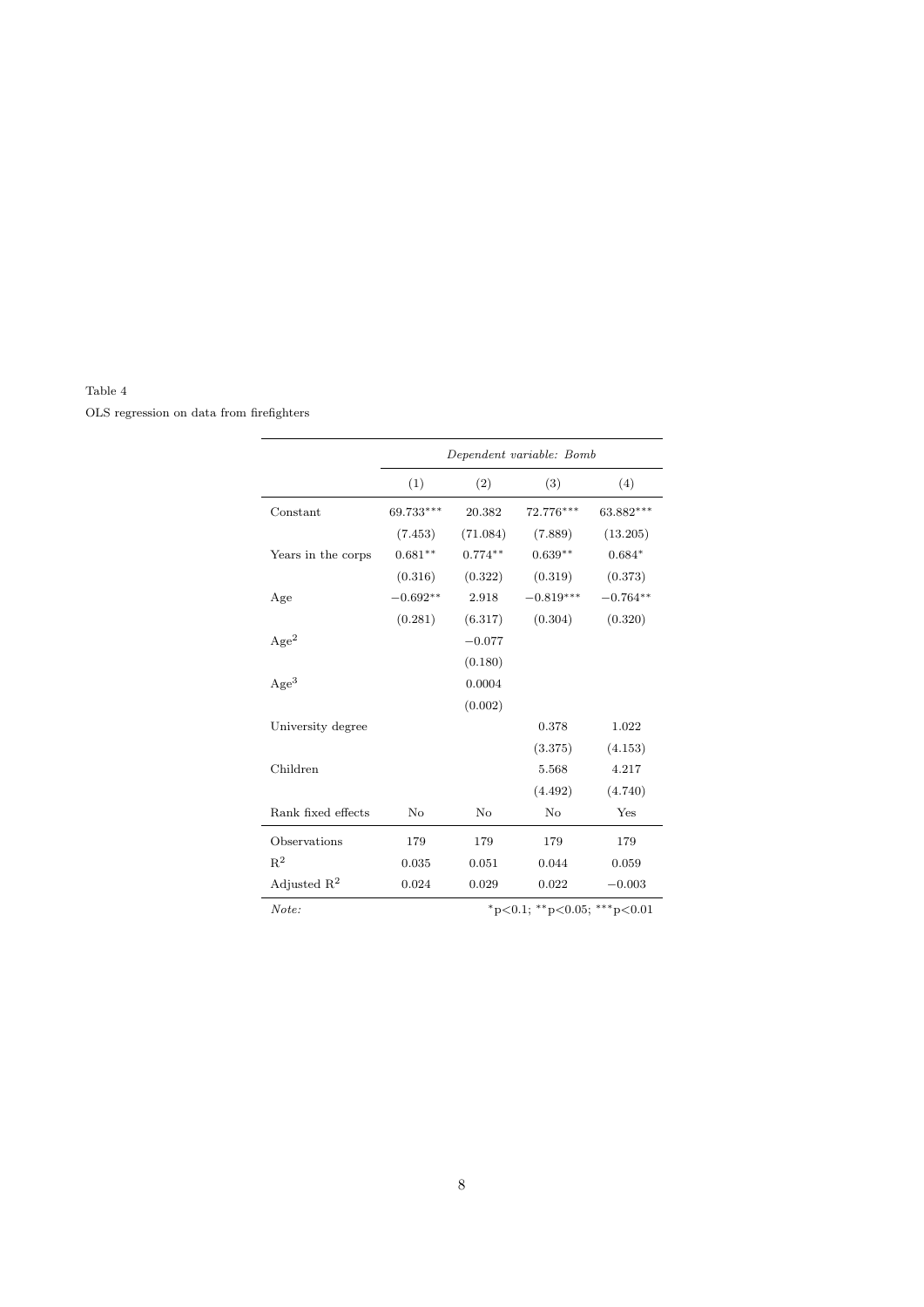<sup>150</sup> related to Shupp et al. (2017) who find that risk aversion increased for people who were injured in the Oklahoma tornado in 2013, but it decreased for those who saw the injuries of others. None of the experienced firefighters in our sample had been seriously injured. On the other hand, they had often observed injuries of others.

The evidence presented in this paper might have some practical implications. It is possible that the experience makes people too risk-seeking from a normative point of view. Senior employees in charge of a team of co-workers <sup>155</sup> might make choices that are careless because their attitudes to risk have changed by a long-term exposure to traumatic experiences. Also, these workers might engage in risky or dangerous behavior outside of work. Possible adverse outcomes might be prevented if special psychological care is offered for some of the highest-risk professions.

#### Acknowledgments

We would like to thank Michal Kříž of the Fire Rescue Service of the Czech Republic for helping us with the <sup>160</sup> organization of the experiment with firefighters, and Michaela Bódiová, Katarína Čellárová, Monika Líbalová and Hedvika Navrátilová for excellent research assistance.

#### Funding

This work was supported by the Czech Science Foundation [grant number GA18-19492S].

#### <sup>165</sup> References

Ahn, T. (2010). Attitudes toward risk and self-employment of young workers. Labour Economics, 17(2):434–442.

- Ampudia, M. and Ehrmann, M. (2017). Macroeconomic experiences and risk taking of euro area households. European Economic Review, 91:146–156.
- Barsky, R. B., Juster, F. T., Kimball, M. S., and Shapiro, M. D. (1997). Preference parameters and behavioural het-
- erogeneity: An experimental approach in the health and retirement study. The Quarterly Journal of Economics, 112(2):537–579.
	- Bchir, M. A. and Willinger, M. (2013). Does the exposure to natural hazards affect risk and time preferences? some insights from a field experiment in peru. LAMETA Working Papers 13-04.

Bock, O., Nicklisch, A., and Baetge, I. (2012). Hamburg registration and organization online tool. H-Lab Working  $175$  *Paper*, (1).



- Bonin, H., Dohmen, T., Falk, A., Huffman, D., and Sunde, U. (2007). Cross-sectional earnings risk and occupational sorting: The role of risk attitudes. *Labour Economics*,  $14(6):926-937$ .
- Brown, S., Dietrich, M., Ortiz-Nunez, A., and Taylor, K. (2011). Self-employment and attitudes towards risk: Timing and unobserved heterogeneity. Journal of Economic Psychology, 32(3):425–433.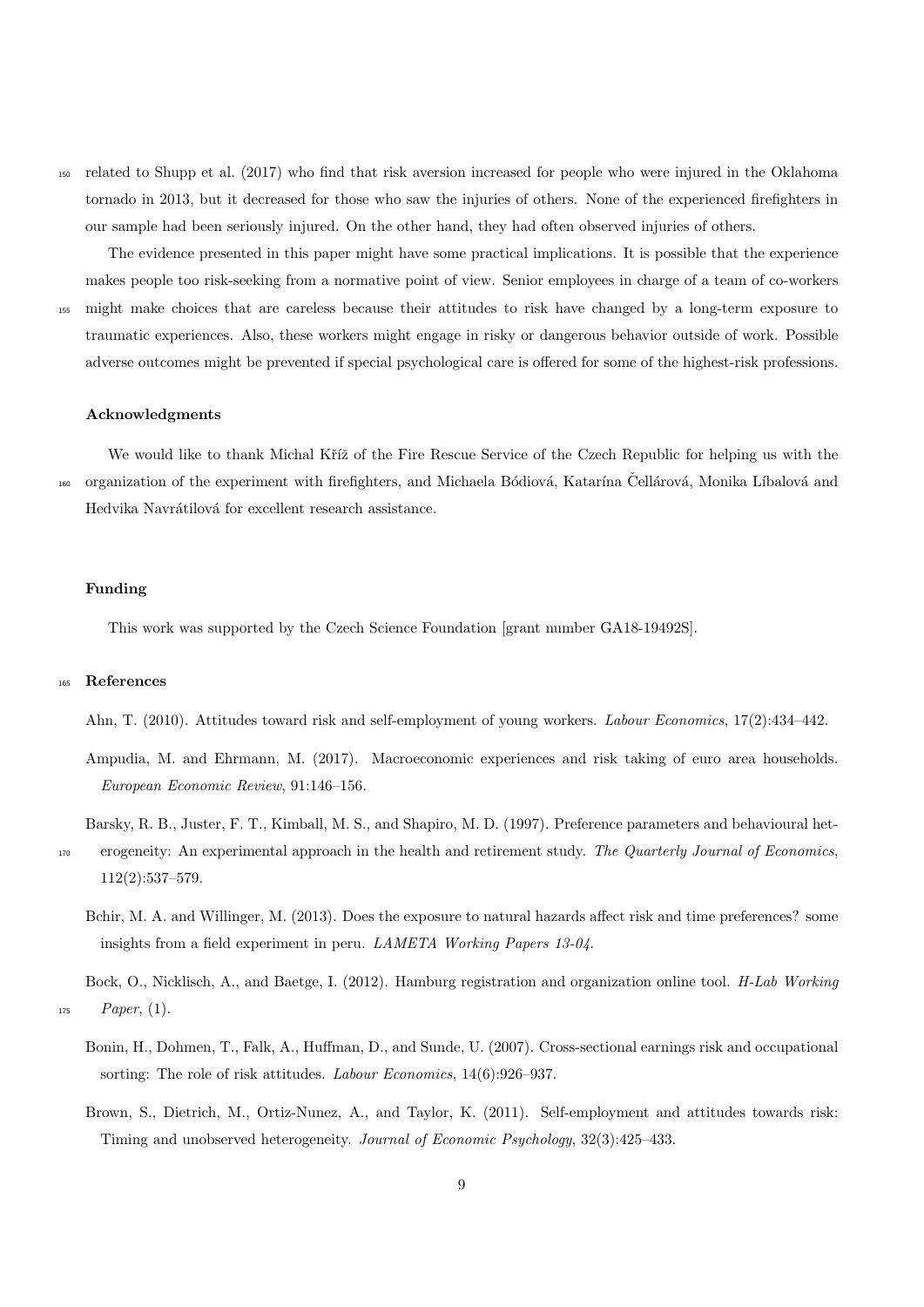- <sup>180</sup> Brown, S., Farrell, L., Harris, M. N., and Sessions, J. G. (2006). Risk preference and employment contract type. Journal of the Royal Statistical Society Series A, 169(4):849–863.
	- Bucciol, A. and Zarri, L. (2013). Financial risk aversion and personal life history. Working Papers, 05.
	- Cameron, L. and Shah, M. (2015). Risk-taking behavior in the wake of natural disasters. Journal of Human Resources, 50(2):484–515.
- <sup>185</sup> Cassar, A., Healy, A., and von Kessler, C. (2017). Trust, risk, and time preferences after a natural disaster: Experimental evidence from thailand. World Development, 94:90–105.
	- Cramer, J. S., Hartog, J., Jonker, N., and Van Praag, M. (2002). Low risk aversion encourages the choice for entrepreneurship: an empirical test of a truism. Journal of Economic Behavior & Organization, 48:29-36.
	- Crosetto, P. and Filippin, A. (2013). The bomb risk elicitation task. Journal of Risk and Uncertainty, 47(1):31–65.
- <sup>190</sup> Di Mauro, C. and Musumeci, R. (2011). Linking risk aversion and type of employment. Journal of Socio-Economics, 40(5):490–495.
	- Dohmen, T., Falk, A., Huffman, D., Sunde, U., Schupp, J., and Wagner, G. G. (2011). Individual risk attitudes: Measurement, determinants, and behavioral consequences. Journal of the European Economic Association, 9(3):522–550.
- <sup>195</sup> Eckel, C. C., El-Gamal, M. A., and Wilson, R. K. (2009). Risk loving after the storm: A bayesian-network study of hurricane katrina evacuees. Journal of Economic Behavior  $\mathcal C$  Organization, 69:110–124.
	- Guiso, L. and Paiella, M. (2008). Risk aversion, wealth, and background risk. Journal of the European Economic Association, 6(6):1109–1150.
	- Gurdal, M. Y., Kuzuba, T. U., and Saltoglu, B. (2017). Measures of individual risk attitudes and portfolio choice: Evidence from pension participants. Journal of Economic Psychology, 62(C):186–203.
	- Hanaoka, C., Shigeoka, H., and Watanabe, Y. (2016). Do risk preferences change? evidence from panel data before and after the great east japan earthquake. NBER Working Paper No. w21400.
	- Hartog, J., Ferrer-i Carbonell, A., and Jonker, N. (2002). Linking measured risk aversion to individual characteristics.  $Kyklos, 55(1):3-26$ .
- <sup>205</sup> Hvide, H. K. and Panos, G. A. (2014). Risk tolerance and entrepreneurship. Journal of Financial Economics, 111(1):200–223.
	- Kim, Y.-I. and Lee, J. (2014). The long-run impact of a traumatic experience on risk aversion. Journal of Economic Behavior & Organization, 108:174–186.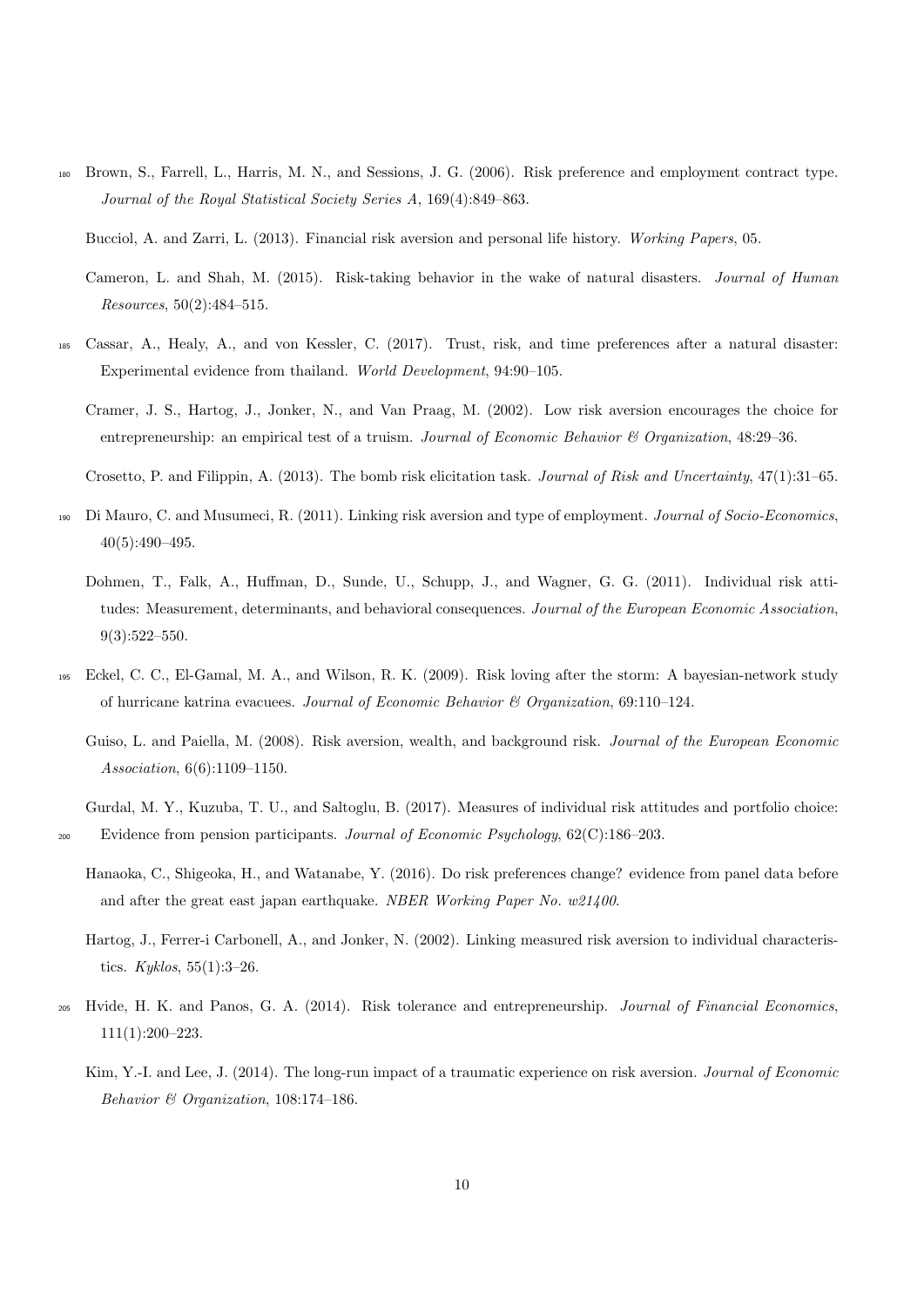Malmendier, U. and Nagel, S. (2011). Depression babies: Do macroeconomic experiences affect risk taking? The <sup>210</sup> Quarterly Journal of Economics, 126(1):373–416.

- Malmendier, U., Tate, G., and Yan, J. (2011). Overconfidence and early life experiences: The effect of managerial traits on corporate financial policies. Journal of Finance, 66(5):1687–1733.
- Masclet, D., Colombier, N., Denant-Boemont, L., and Loheac, Y. (2009). Group and individual risk preferences: A lottery-choice experiment with self-employed and salaried workers. Journal of Economic Behavior & Organization,  $215$   $70(3):470-484.$

- Palsson, A.-M. (1996). Does the degree of relative risk aversion vary with household characteristics? Journal of Economic Psychology, 17(6):771–787.
- Shupp, R., Loveridge, S., Skidmore, M., Lim, J., and Rogers, C. (2017). Risk, loss, and ambiguity aversion after a natural disaster. Economics of Disasters and Climate Change, 1(2):121–142.
- <sup>220</sup> Skriabikova, O. J., Dohmen, T., and Kriechel, B. (2014). New evidence on the relationship between risk attitudes and self-employment. Labour Economics, 30:176–184.
	- Tanaka, T., Camerer, C. F., and Nguyen, Q. (2010). Risk and time preferences: linking experimental and household survey data from vietnam. The American Economic Review, 100(1):557–571.
- Voors, M. J., Nillesen, E. E. M., Verwimp, P., Bulte, E. H., Lensink, R., and Van Soest, D. P. (2012). Violent <sup>225</sup> conflict and behavior: A field experiment in burundi. The American Economic Review, 102(2):941–964.